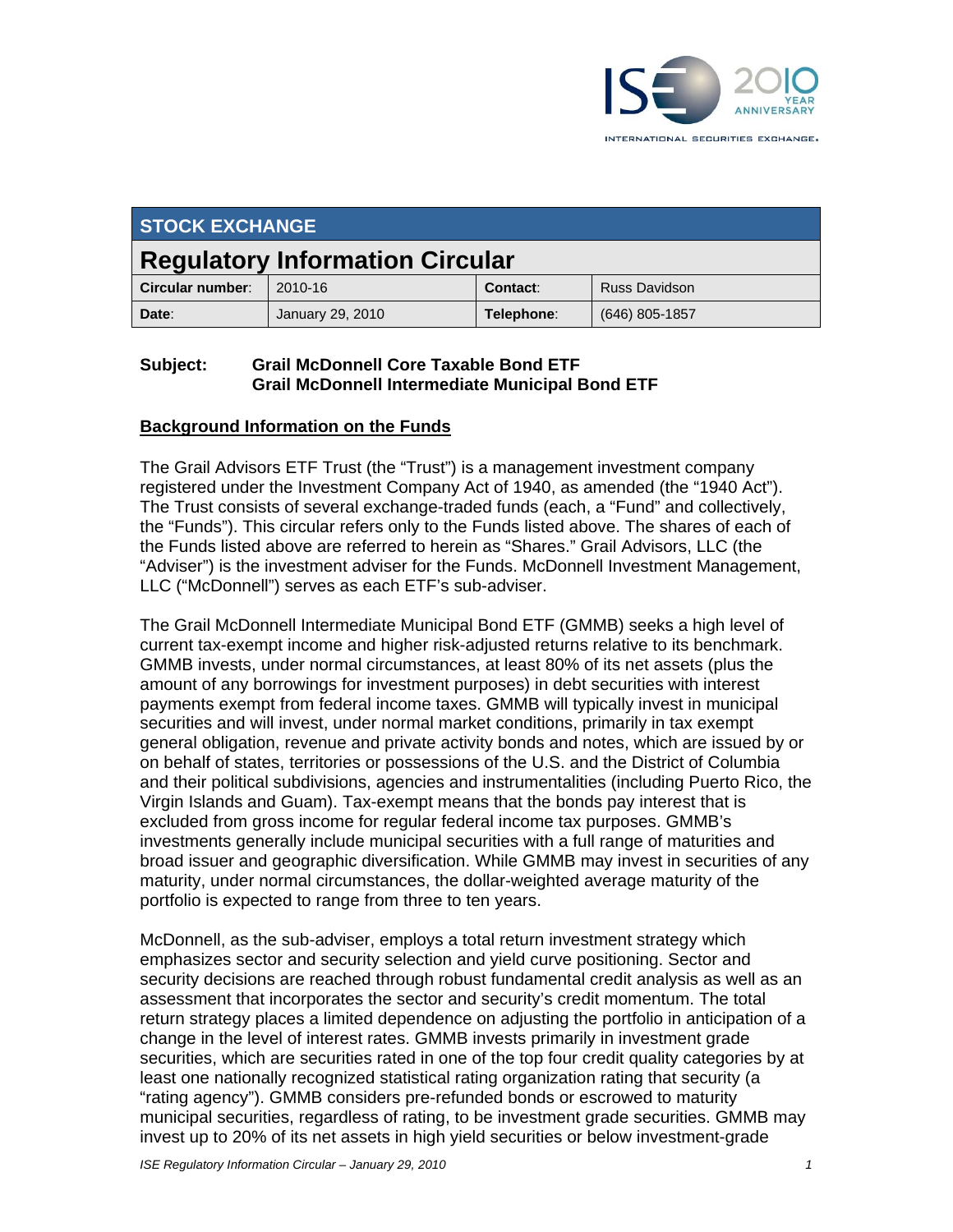

securities rated BB+ (or comparable) or below by a rating agency or, if unrated, determined by McDonnell to be of comparable quality. GMMB may invest up to 20% of its assets in taxable debt securities. These may include securities issued by the U.S. Government and/or its agencies, corporate debt securities, mortgage-backed and other asset-backed securities, and securities of other investment companies, including other ETFs. GMMB may only invest in U.S. dollar-denominated securities.

GMMB may invest in derivative instruments, such as futures and interest rate, total return and credit default swaps. Investments in derivatives must be consistent with GMMB's investment objective and may only be used to manage risk and not to enhance leverage. Use of certain derivative instruments may give rise to taxable income.

GMTB seeks a high level of current income and higher risk-adjusted returns relative to its benchmark. GMTB invests, under normal circumstances, at least 80% of its net assets (plus the amount of any borrowings for investment purposes) in debt securities. GMTB will invest primarily in investment-grade securities, including securities issued by the U.S. Government and/or its agencies, municipal securities, mortgage-backed and other asset-backed securities and corporate and bank obligations, including commercial paper, corporate notes and bonds. While GMTB may invest in securities of any maturity, under normal circumstances, the average duration of the portfolio is typically expected to range from three to six years. Duration is a measure of the underlying portfolio's price sensitivity to changes in interest rates.

McDonnell, as the sub-adviser, employs a total return investment strategy which emphasizes sector and security selection and yield curve positioning. Sector and security decisions are reached through robust fundamental credit analysis as well as an assessment that incorporates the sector and security's credit momentum. The total return strategy places a limited dependence on adjusting the portfolio in anticipation of a change in the level of interest rates.

The Grail McDonnell Core Taxable Bond ETF (GMTB) invests primarily in investment grade securities, which are securities rated in one of the top four credit quality categories by at least one nationally recognized statistical rating organization rating that security (a "rating agency"). GMTB may invest up to 20% of its net assets in high yield securities or below investment-grade securities rated BB+ (or comparable) or below by a rating agency or, if unrated, determined by McDonnell to be of comparable quality.

GMTB may invest without limit in securities issued by the U.S. Government, its agencies and instrumentalities, up to 90% of its assets in mortgage-backed and other assetbacked securities, and up to 80% of its assets in corporate bonds. In addition, GMTB may invest up to 30% of its assets in municipal securities. GMTB may only invest in U.S. dollar-denominated securities. It may also invest in securities of other investment companies, including other ETFs and money market funds.

GMTB may invest in derivative instruments, such as futures and interest rate, total return and credit default swaps. Investments in derivatives must be consistent with GMTB's investment objective and may only be used to manage risk and not to enhance leverage. Use of certain derivative instruments may give rise to taxable income.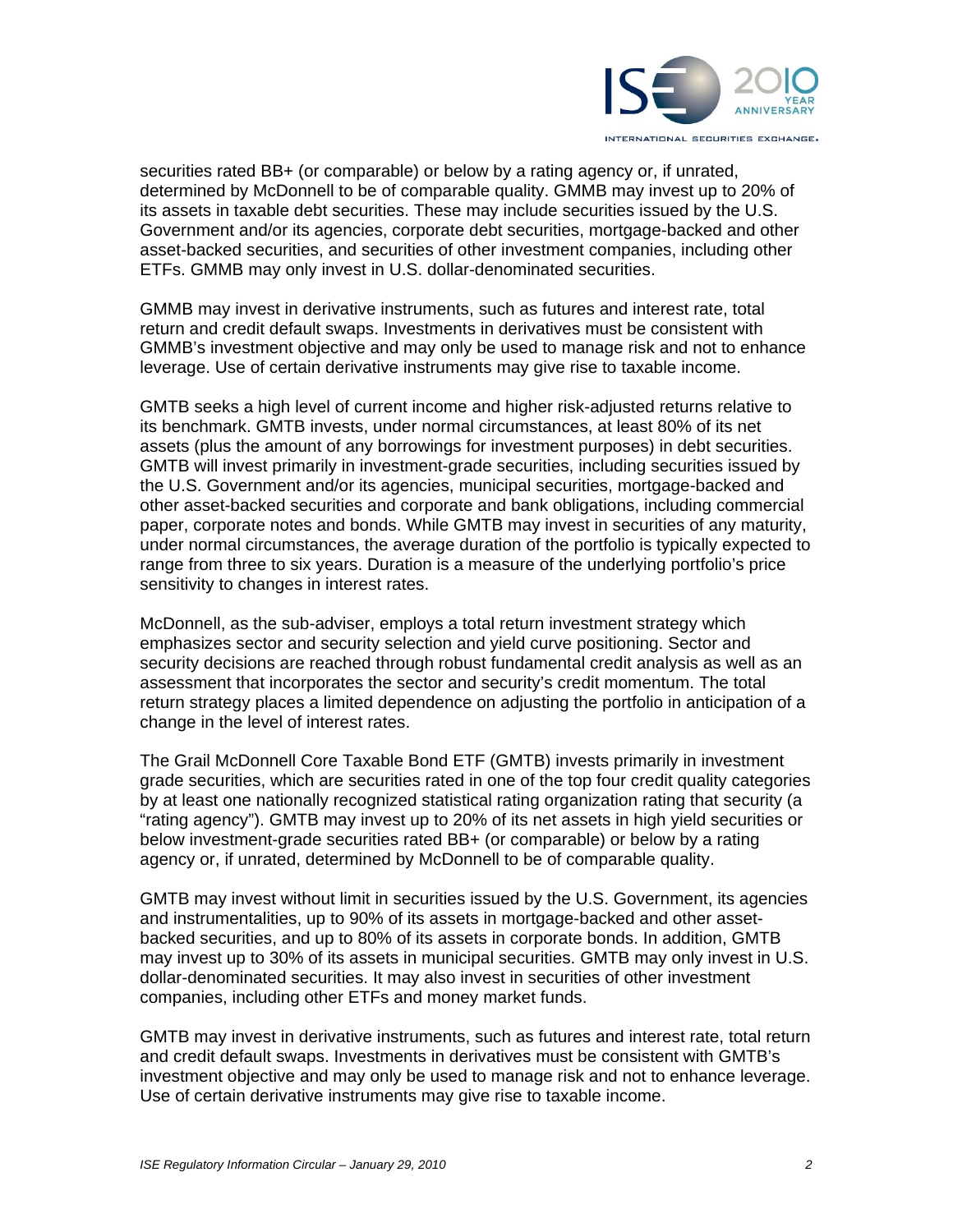

For more information regarding each Fund's investment strategy, please read the prospectus for the Funds.

As described more fully in the Trust's prospectus and Statement of Additional Information ("SAI"), the Funds issue and redeem Shares at net asset value ("NAV") only in large blocks of 50,000 Shares (each block of Shares called a "Creation Unit") or multiples thereof. As a practical matter, only broker-dealers or large institutional investors with creation and redemption agreements (called Authorized Participants) can purchase or redeem these Creation Units. Except when aggregated in Creation Units, the Shares may not be redeemed with the Funds.

Each Fund pays out dividends from its net investment income to shareholders monthly. Each Fund distributes its net capital gains, if any, annually.

Shares are held in book-entry form, which means that no Share certificates are issued. The Depository Trust Company or its nominee is the record owner of all outstanding Shares of the Funds and is recognized as the owner of all Shares for all purposes.

The NAV per Share for each Fund is computed by dividing the value of the net assets of the Fund (i.e., the value of its total assets less total liabilities) by the total number of Shares outstanding. Expenses and fees are accrued daily and taken into account for purposes of determining NAV. The NAV per Share of the Fund will be determined as of the close of trading (normally, 4:00 p.m. Eastern Time ("ET")) on each day that the Exchange is open for business (a "Business Day"). Any assets or liabilities denominated in currencies other than the U.S. dollar are converted into U.S. dollars at the current market rates on the date of valuation as quoted by one or more sources.

The registration statement for the Funds describes the various fees and expenses for the Funds' Shares. For a more complete description of the Funds and the underlying indexes, visit the Funds' website at www.grailadvisors.com.

#### **Purchases and Redemptions in Creation Unit Size**

Equity Electronic Access Members ("Equity EAMs") are hereby informed that procedures for purchases and redemptions of Shares in Creation Unit Size are described in the Trust's prospectus and SAI and that Shares are not individually redeemable but are redeemable only in Creation Unit Size aggregations or multiples thereof.

#### **Principal Risks**

Interested persons are referred to the discussion in the prospectus for the Funds of the principal risks of an investment in the Funds. These include tracking error risk (factors causing a Fund's performance to not match the performance of its underlying index), market trading risk (for example, trading halts, trading above or below net asset value), investment style risk, sector risk, investment approach risk, non-diversification risk, issuer-specific risk, management risk, issuer-specific risk, management risk, credit risk, derivatives risk, foreign investment risk, interest rate risk, and municipal securities risk.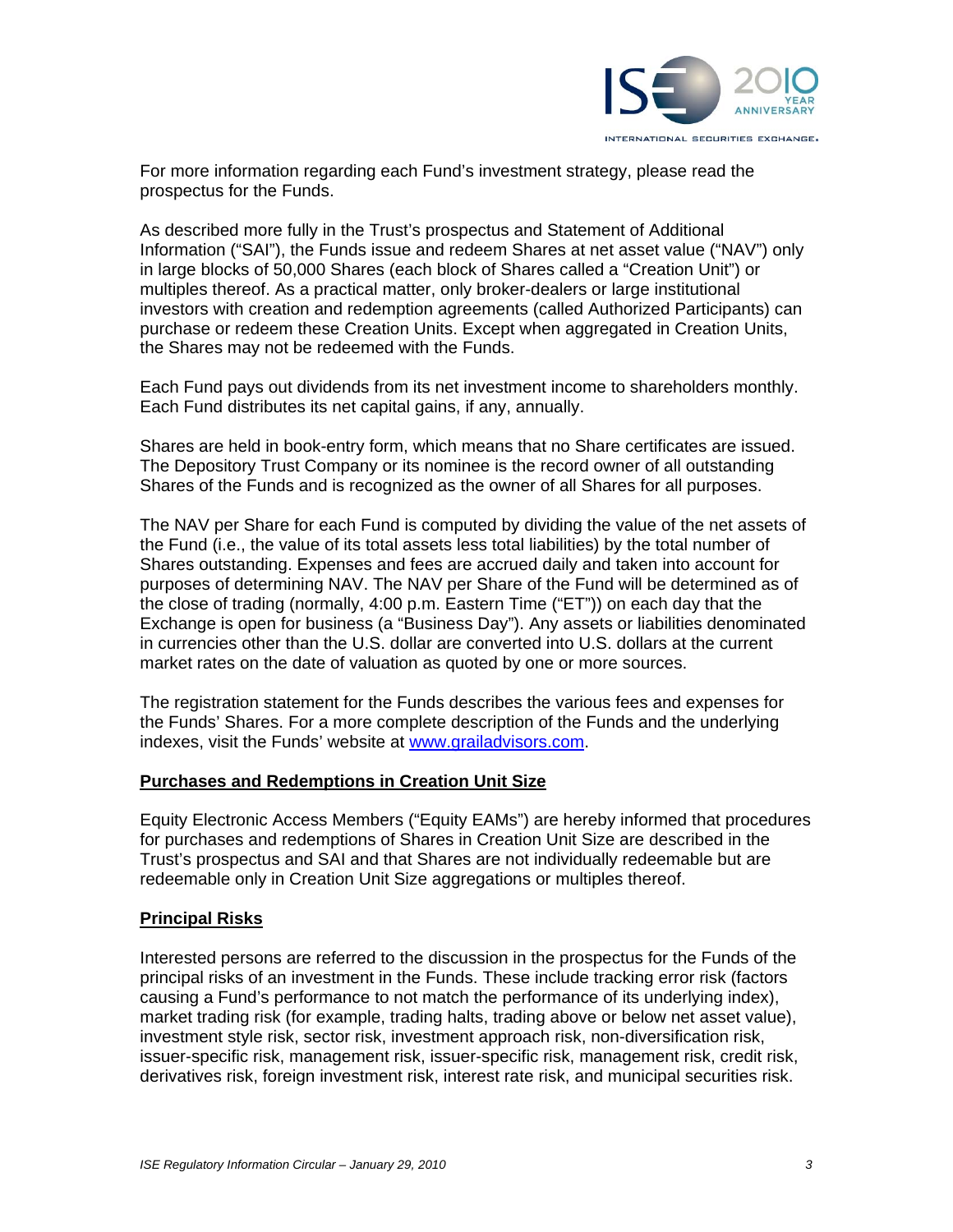

## **Exchange Rules Applicable to Trading in the Shares**

The Shares are considered equity securities, thus rendering trading in the Shares subject to the Exchange's existing rules governing the trading of equity securities.

## **Trading Hours**

Trading in the Shares on ISE is on a UTP basis and is subject to ISE equity trading rules. The Shares will trade from 8:00 a.m. until 8:00 p.m. Eastern Time. Equity EAMs trading the Shares during the Extended Market Sessions are exposed to the risk of the lack of the calculation or dissemination of underlying index value or intraday indicative value ("IIV"). For certain derivative securities products, an updated underlying index value or IIV may not be calculated or publicly disseminated in the Extended Market hours. Since the underlying index value and IIV are not calculated or widely disseminated during Extended Market hours, an investor who is unable to calculate implied values for certain derivative securities products during Extended Market hours may be at a disadvantage to market professionals.

# **Trading Halts**

ISE will halt trading in the Shares in accordance with ISE Rule 2101(a)(2)(iii). The grounds for a halt under this Rule include a halt by the primary market because it stops trading the Shares and/or a halt because dissemination of the IIV or applicable currency spot price has ceased, or a halt for other regulatory reasons. In addition, ISE will stop trading the Shares if the primary market de-lists the Shares.

## **Suitability**

Trading in the Shares on ISE will be subject to the provisions of ISE Rule 2123(l). Members recommending transactions in the Shares to customers should make a determination that the recommendation is suitable for the customer. In addition, members must possess sufficient information to satisfy the "know your customer" obligation that is embedded in ISE Rule 2123(l).

Equity EAMs also should review FINRA Notice to Members 03-71 for guidance on trading these products. The Notice reminds members of their obligations to: (1) conduct adequate due diligence to understand the features of the product; (2) perform a reasonable-basis suitability analysis; (3) perform customer-specific suitability analysis in connection with any recommended transactions; (4) provide a balanced disclosure of both the risks and rewards associated with the particular product, especially when selling to retail investors; (5) implement appropriate internal controls; and (6) train registered persons regarding the features, risk and suitability of these products.

## **Delivery of a Prospectus**

Pursuant to federal securities laws, investors purchasing Shares must receive a prospectus prior to or concurrently with the confirmation of a transaction. Investors purchasing Shares directly from the Fund (by delivery of the Deposit Amount) must also receive a prospectus.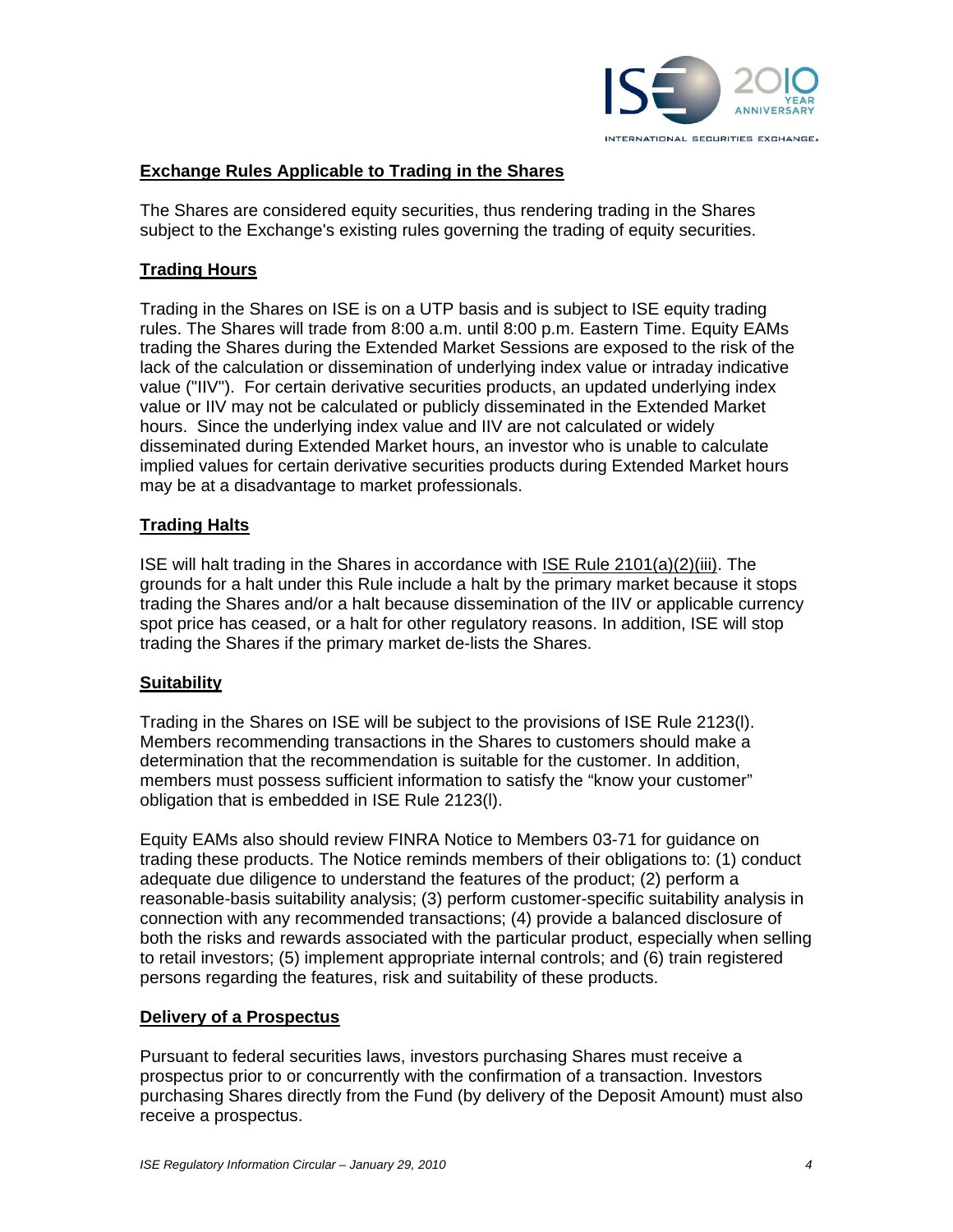

Prospectuses may be obtained through the Distributor or on the Fund's website. The Prospectus does not contain all of the information set forth in the registration statement (including the exhibits to the registration statement), parts of which have been omitted in accordance with the rules and regulations of the SEC. For further information about the Fund, please refer to the Trust's registration statement.

#### **Exemptive, Interpretive and No-Action Relief Under Federal Securities Regulations**

The SEC has issued exemptive, interpretive or no-action relief from certain provisions of rules under the Securities Exchange Act of 1934 (the "Act") regarding trading in the above mentioned exchange-traded funds.

#### **Regulation M Exemptions**

Generally, Rules 101 and 102 of Regulation M prohibit any "distribution participant" and its "affiliated purchasers" from bidding for, purchasing, or attempting to induce any person to bid for or purchase any security which is the subject of a distribution until after the applicable restricted period, except as specifically permitted in Regulation M. The provisions of the Rules apply to underwriters, prospective underwriters, brokers, dealers, and other persons who have agreed to participate or are participating in a distribution of securities.

The Commission issued a No-Action Letter by which persons participating in a distribution of shares of a fund may engage in secondary market transactions in such shares during their participation in such a distribution, despite the requirements of from Rule 101 under Regulation M. In addition, the SEC has permitted persons who may be deemed to be participating in the distribution of shares of a fund (i) to purchase securities for the purpose of purchasing creation unit aggregations of fund shares and (ii) to tender securities for redemption in Creation Unit Aggregations. Further, the Commission has clarified that the tender of fund shares to the Fund for redemption does not constitute a bid for or purchase of any of the Funds' securities during the restricted period of Rule 101. The Commission has issued a No-Action Letter to paragraph (e) of Rule 102 under Regulation M which allow the redemption of fund shares in creation unit aggregations during the continuous offering of shares.

# **Customer Confirmations for Creation or Redemption of Fund Shares (SEC Rule 10b-10)**

Broker–dealers who handle purchases or redemptions of Fund shares in Creation Units for customers will be permitted to provide such customers with a statement of the number of Creation Unit Aggregations created or redeemed without providing a statement of the identity, number and price of shares of the individual securities tendered to the Fund for purposes of purchasing creation unit aggregations ("Deposit Securities") or the identity, number and price of shares to be delivered by the Trust to the redeeming holder ("Redemption Securities"). The composition of the securities required to be tendered to the Fund for creation purposes and of the securities to be delivered on redemption will be disseminated each business day and will be applicable to requests for creations or redemption, as the case may be, on that day. This exemptive relief under Rule 10b-10 with respect to creations and redemptions is subject to the following conditions: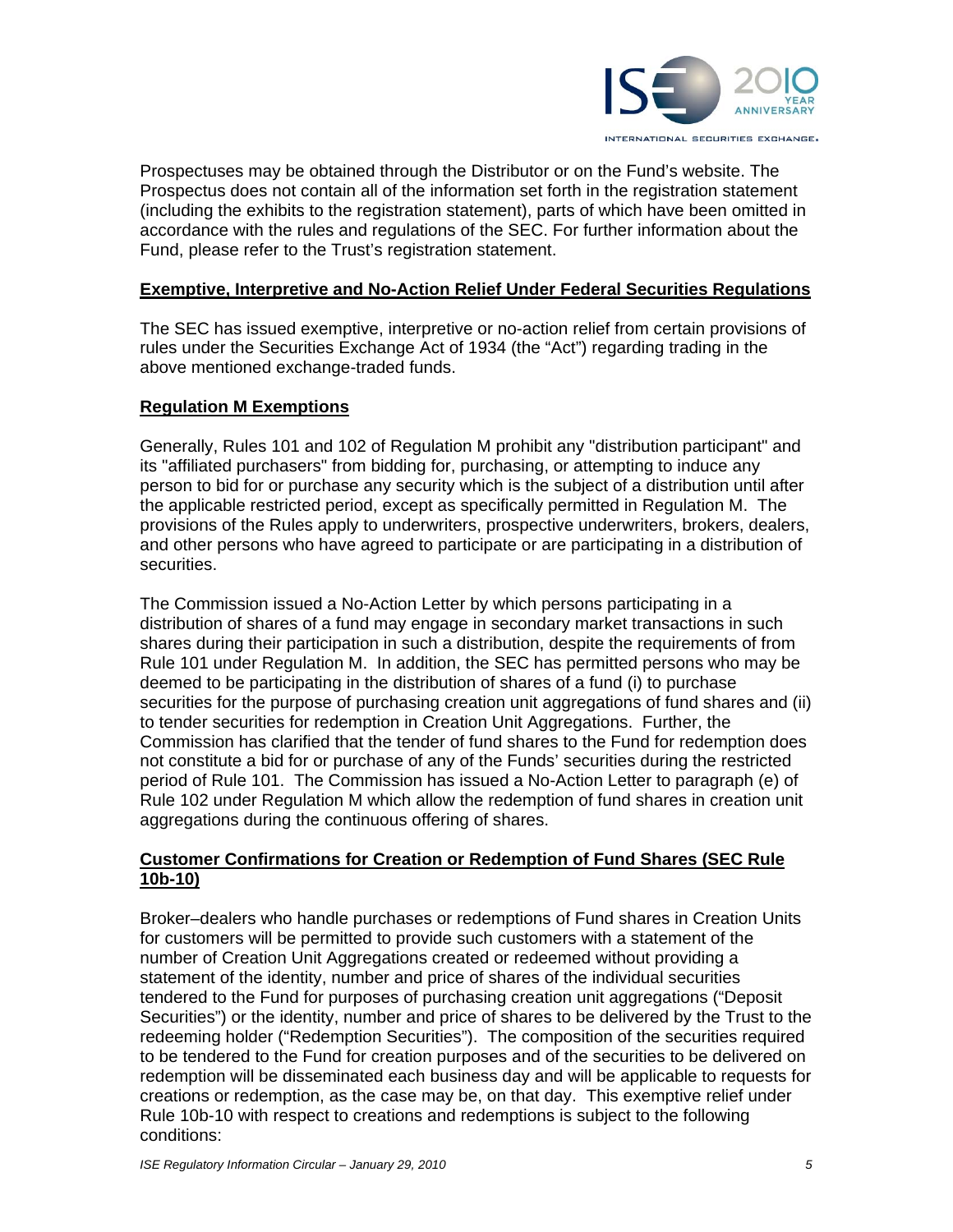

- 1) Confirmations to customers engaging in creations or redemptions must state that all information required by Rule 10b-10 will be provided upon request;
- 2) Any such request by a customer for information required by Rule 10b-10 will be filed in a timely manner, in accordance with Rule 10b-10(c);
- 3) Except for the identity, number and price of shares of the component securities of the Deposit Securities and Redemption Securities, as described above, confirmations to customers must disclose all other information required by Rule 10b-10(a).

## **SEC Rule 14e-5**

The Commission has permitted any person acting as a dealer-manager of a tender offer for a component security of fund (1) to redeem fund shares in creation unit aggregations from the issuer that may include a security subject to such tender offer and (2) to purchase fund shares during such tender offer. In addition, a No-Action has been issued under Rule 14e-5 states that if a broker-dealer acting as a dealer-manager of a tender offer for a security of the Fund purchases or arranges to purchase such securities in the secondary market for the purpose of tendering such securities to purchase one or more creation unit aggregations of shares, it must be made in conformance with the following:

- i. such bids or purchases are effected in the ordinary course of business, in connection with a basket of 20 or more securities in which any security that is the subject of a distribution, or any reference security, does not comprise more than 5% of the value of the basket purchased; or
- ii. purchases are effected as adjustments to such basket in the ordinary course of business as a result of a change in the composition of the underlying index; and
- iii. such bids or purchases are not affected for the purpose of facilitating such tender offer.

## **Section 11(d)(1); SEC Rules 11d1-1 and 11d1-2**

Section 11(d)(1) of the Act generally prohibits a person who is both a broker and a dealer from effecting any transaction in which the broker-dealer extends credit to a customer on any security which was part of a new issue in the distribution of which he participated as a member of a selling syndicate or group within thirty days prior to such transaction. The Commission has clarified that Section 11(d)(1) does not apply to broker-dealers that are not authorized participants (and, therefore, do not create creation unit aggregations) that engage in both proprietary and customer transactions in shares of a fund in the secondary market, and for broker-dealer authorized participants that engage in creations of creation unit aggregations. This relief is subject to specific conditions, including the condition that such broker-dealer (whether or not an authorized participant) does not, directly or indirectly, receive from the fund complex any payment, compensation or other economic incentive to promote or sell the shares of a fund to persons outside the fund complex, other than non-cash compensation permitted under NASD Rule 2830 (I)(5)(A), (B) or (C). See letter dated November 22, 2005 from Brian A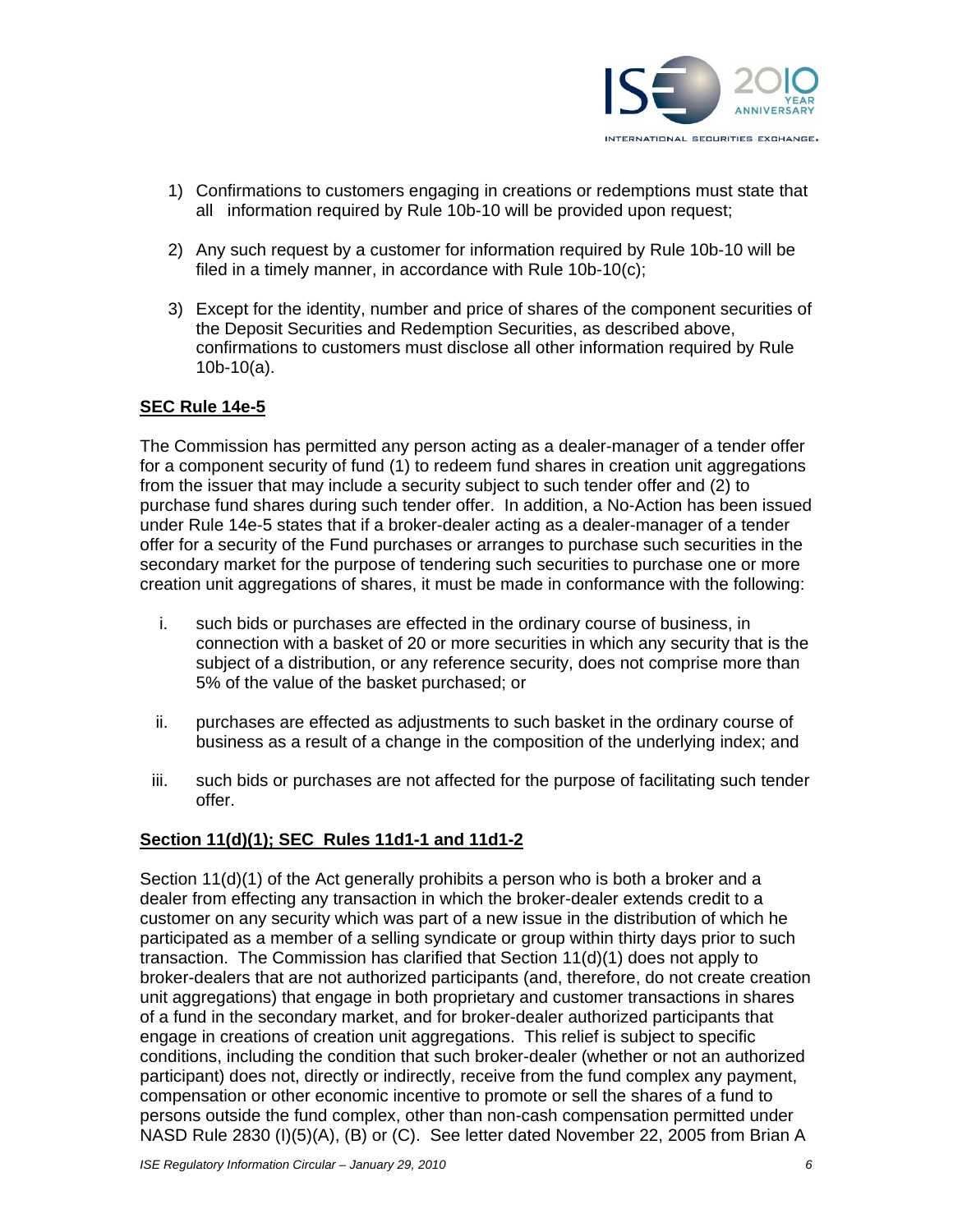

Bussey, Assistant Chief Counsel, SEC Division of Market Regulation, to Barclays Global Investors, N.A., dated November 22, 2005. The Commission has issued a No-Action Letter under Section 11(d)(1) of the Act states that broker-dealers may treat shares of a fund, for purposes of Rule 11d1-2, as "securities issued by a registered open-end investment company as defined in the Investment Company Act" and thereby extend credit or maintain or arrange for the extension or maintenance of credit on shares that have been owned by the persons to whom credit is provided for more than 30 days, in reliance on the exemption contained in the rule.

## **SEC Rule 15c1-5 and 15c1-6**

The Commission has issued a No-Action letter with respect to Rule 15c1-5 and Rule 15c1-6 as to the required disclosure of control by a broker or dealer with respect to creations and redemptions of fund shares and secondary market transactions therein.

**This Regulatory Information Circular is not a statutory Prospectus. Equity EAMs should consult the Trust's Registration Statement, SAI, Prospectus and the Fund's website for relevant information.**